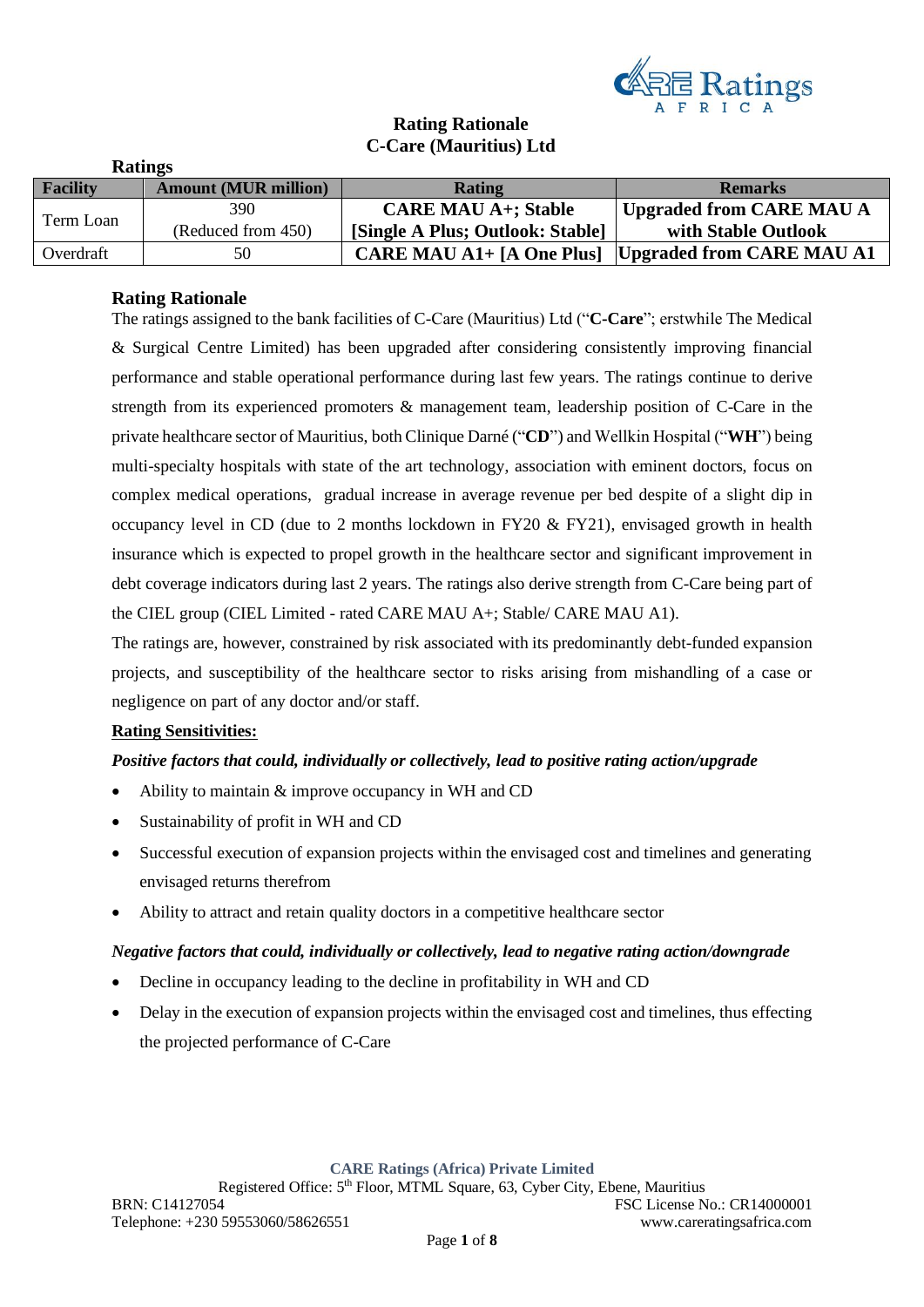

# **BACKGROUND**

C-Care (Mauritius) Ltd ("**C-Care**"; erstwhile The Medical & Surgical Centre Limited (**MSCL**)) was incorporated in July 1972 by a group of leading sugar manufacturers, to take over Clinique Darné. Clinique Darné ("**CD**"), with capacity at that time of 12 rooms, 1 operating theatre, 1 laboratory and 1 radiology service, was founded by Dr. François Darné, a highly respected surgeon in Mauritius, in 1953. It is one of the oldest private hospitals of Mauritius. In January 2017, C-Care acquired the assets of Wellkin Hospital (erstwhile loss-making Apollo Bramwell Hospital) in Moka, Mauritius

Clinique Darné, strategically located in Floréal, day care beds, operation theatres, a Critical Care Unit and an Isolation Intensive Care Unit, comprehensive diagnostic and laboratory services, pharmacy and 24/7 emergency department and ambulance services.

Wellkin Hospital ("**Wellkin**") is a 163-bed capacity multi-specialty hospital, situated in Moka. Together hospitals have 277 operational beds, including operating theatres, and medical and paramedical services across over 40 specialties. Both the hospitals are equipped with state-of-the-art technology and well qualified & experienced doctors and specialists.

Mrs. Helene Echevin (Executive Chairperson) looks after the day-to-day operations of the company with the help of 3 COOs of each business units. Mrs. Helene Echevin played a key role developing the healthcare cluster of CIEL Group and is also the CEO of CIEL Healthcare Limited.

In June 2019, MSCL was rebranded as C-Care (Mauritius) Ltd ("C-Care") and in July 2019 Fortis Healthcare Limited sold its entire 28.89% stake in C-Care to CIEL Healthcare Limited (acquired additional 8.81% stake) and CIEL Limited (acquired 20.08% stake). As on June 30, 2021, CIEL Healthcare Ltd and CIEL Limited (rated CARE MAU A+; Stable /CARE MAU A1) held 67.41% and 20.08% of C-Care respectively. The balance 12.51% is held with the public.

C-Care also operates a café in each of the hospitals which is responsible for the needs of patients, staff and visitors. Clinique Darné and Wellkin Hospital are the only 2 private international standard hospitals in Mauritius offering comprehensive medical facilities.

C-Care is a professionally managed company. It is governed by 9-member Board of Directors having combined expertise in Healthcare, Financial Services, Legal, Food Sciences and Technology.

## **CREDIT RISK ASSESSMENT**

## *Experienced promoters & management team*

CIEL group, directly and through its investment in CIEL Healthcare, has long experience in the healthcare sector. CIEL Heathcare owns, operates, and manages assets in the healthcare sector in Mauritius and across Sub-Saharan Africa. Its main investments are controlling stakes in **C-Care** (Clinique Darné, Wellkin Hospital) and, International Medical Group Limited (leading provider of private healthcare services in Uganda). CIEL group has been managing Clinique Darné for more than two decades and Wellkin Hospital for the last 4 years.

**CARE Ratings (Africa) Private Limited**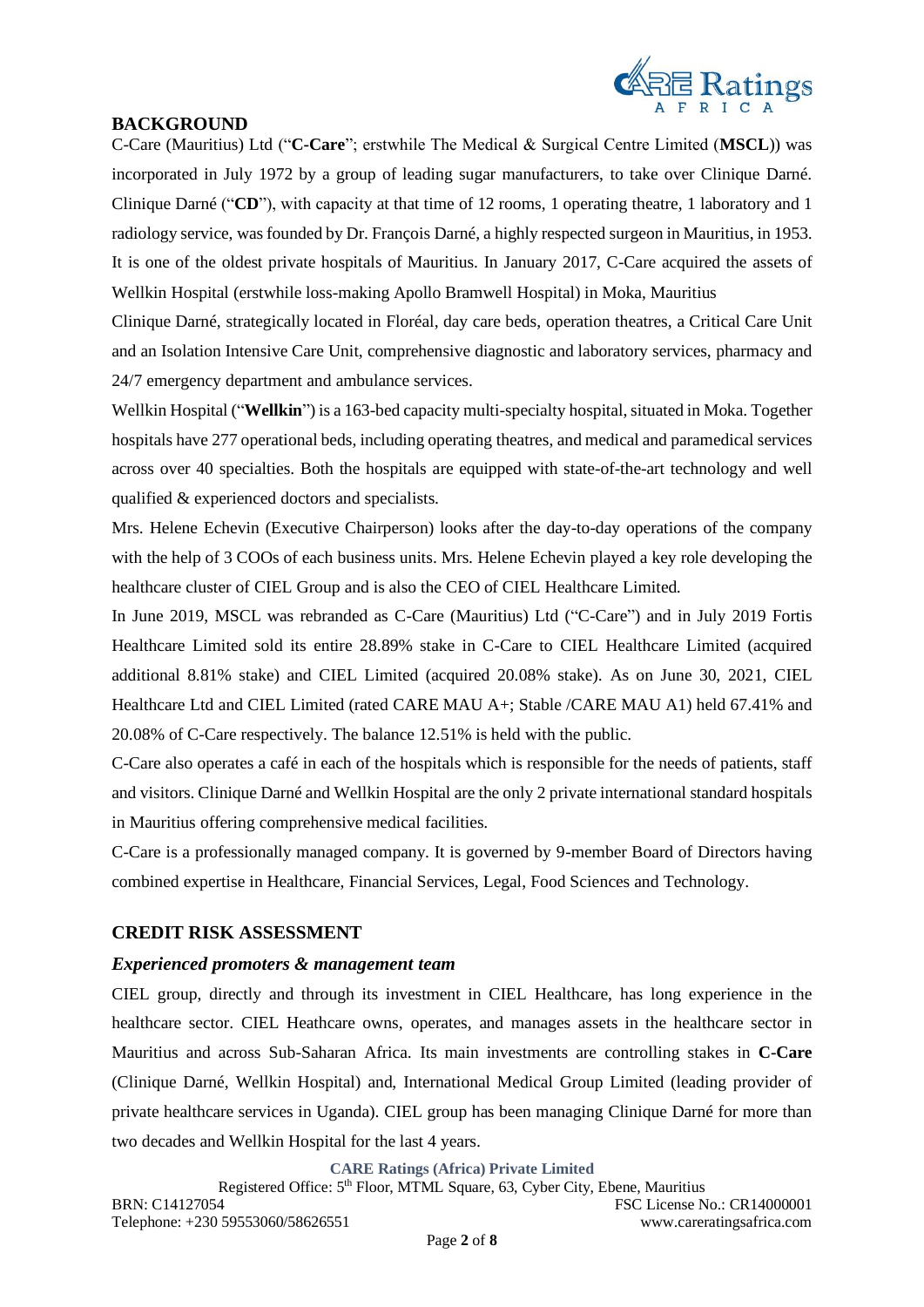

Since February 1, 2020, Mrs. Helene Echevin, is looking after the day-to-day operations of the company with help of 3 COOs of each business unit. She is ably supported by a team of medics and professionals, who look into day-to-day operations of the hospital.

## *Multi-specialty hospital with state of art technology*

CD provides tertiary healthcare services in various fields (Cardiology, Cardiac Surgery, Orthopaedics, Rheumatology Neurology, Vascular and Thoracic Surgery, Gynaecology, Paediatric Surgery, Dental, Dermatology, ENT, Endocrinology, Gastroenterology, Ophthalmology, Oncology, Pulmonology, Physiotherapy etc.) with specialists available round the clock exclusively for the hospital. It is equipped with state-of-the-art equipment - modular OTs and state-of-the-art ICUs. CD is amongst the oldest and most renowned hospitals in Mauritius and its neighbouring areas for its patient centric and high-quality care. Patients around Mauritius and neighbouring have benefitted from the facilities offered by the hospital due to non-availability of a quality hospital in the region.

Like CD, Wellkin also offers a wide range of medical facilities including IVF, cell therapy, Plastic and Aesthetic Surgery as well as Cardiology, Orthopaedics, Nephrology, Urology, Obstetrics, Gynaecology and Paediatrics. The hospital is supported by fully equipped laboratories and radiology equipment. WH offers the most comprehensive orthopaedic care in the region and employs medical experts with vast experience to perform complex bone, joint and spine surgeries. The Consultants at the Urology Centre use the latest and advanced techniques to treat kidney, urinary, bladder and prostate problems. The hospital has recently implemented an Oncologic Palliative Care Unit and also became the first medical centre in Africa to offer an early detection programme for lung cancer with its special thoracic scans, blood tests and detailed analysis of smoking habits.

## *Association of experienced & eminent doctors*

Both hospitals of C-Care in Mauritius have qualified doctors & surgeons and well-trained staff. Many experienced doctor of international repute are associated with C-Care over the years on account of its high inflow of patients, good infrastructure, and multi-specialty nature of the hospital. All departments have dedicated teams of doctors. The hospital has managed to retain the majority of its doctors in the last three years.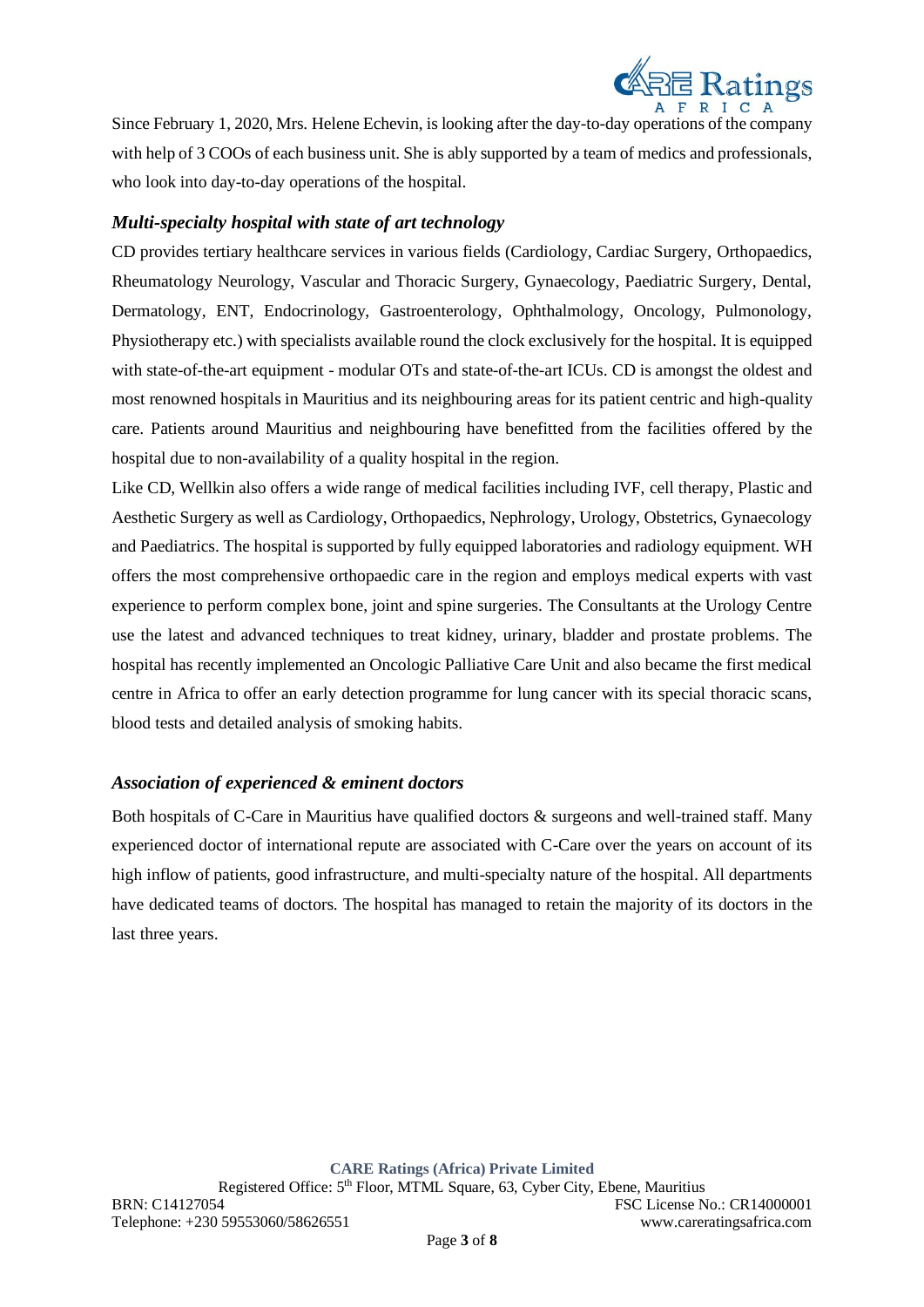

# *Focus on complex medical operations*

Being a multispecialty hospital and thanks to the empanelment of reputed doctors, C-Care focuses on complex cases involving high-end medical treatment. As a result, it has been able to attract significant number of patients from across the island and even from neighbouring countries seeking specialized treatment.

*Increase in average revenue per bed despite of a slight dip in occupancy level in WH and CD*

#### *Clinique Darné*

| For the year ending/As on 30 June                        | 2019 | 2020 | 2021  |
|----------------------------------------------------------|------|------|-------|
| No. of beds                                              | 14   | 114  | 114   |
| Occupancy rate $-\text{days}$ (%)                        | 78%  | 71%  | 67%   |
| Average no. of days per patient                          | 2.47 | 2.40 | 2.56  |
| Average revenue per occupied bed per annum (MUR Million) | 9.5  | 9.8  | l 1.C |

#### *Wellkin Hospital*

| For the year ending/ As on 30 June                       | 2019 | 2020 | 2021 |
|----------------------------------------------------------|------|------|------|
| No. of beds                                              | 150  | 152  | 163  |
| Occupancy rate $-\text{days}$ (%)                        | 68%  | 63%  | 60%  |
| Average no. of days per patient                          | 2.09 | 2.09 | 2.11 |
| Average revenue per occupied bed per annum (MUR Million) | 9.9  | 10.0 | 12.0 |

The slight dip in FY21's occupancy compared to FY20 is due to the COVID-19 pandemic and related measures to contain spread of the virus which motivated patients to defer low-priority visits to the hospital. Post lockdown, occupancy rates picked up again.

### **For the year ending June 30, 2019 (12 M) 2020 (12 M) 2021 (12M) Example 5 and 5 and 6 and 6 and 6 and 6 and 6 and 6 and 6 and 6 and 6 and 6 and 6 and 6 and 6 and 6 and 6 and 6 and 6 and 6 and 6 and 6 and 6 and 6 and 6 and 6 and 6 and 6 and 6 and 6 and 6 and 6 and 6 and 6 and 6 and 6 a** Inpatients 1,405 1,448 1,883 Outpatients 635 and 194 and 19534 for the contract of the contract of the contract of the contract of the contract of the contract of the contract of the contract of the contract of the contract of the contract of the cont **Total 1,899 1,992 2,518 % of gross revenue** Inpatients 74% 73% 75% Outpatients 26% 27% 25%

#### *Increasing Revenue from inpatients*

Despite lower occupancy, overall revenue has increased in FY21 due to PCR tests, an increase in the number of beds from 152 to 163 in Welkin, increase in inpatients & outpatients in both hospitals. Majority of C-Care's revenue (75% in FY21) is derived from inpatients of the hospitals.

Both the hospitals provide medical facilities to all walk-in patients. The company also has a marketing force which interacts with various potential corporate customers operating in & around Mauritius on a regular basis to build up business relationship and enter into tie-ups to provide regular medical facilities to the employees of such corporates. In such cases, the client corporate foots the bill for the medical services provided to its employee. The hospital also works closely with major insurance players like – Swan, Mauritius Union, Medscheme, Mauritius Eagle, Sicom and NIC.

**CARE Ratings (Africa) Private Limited**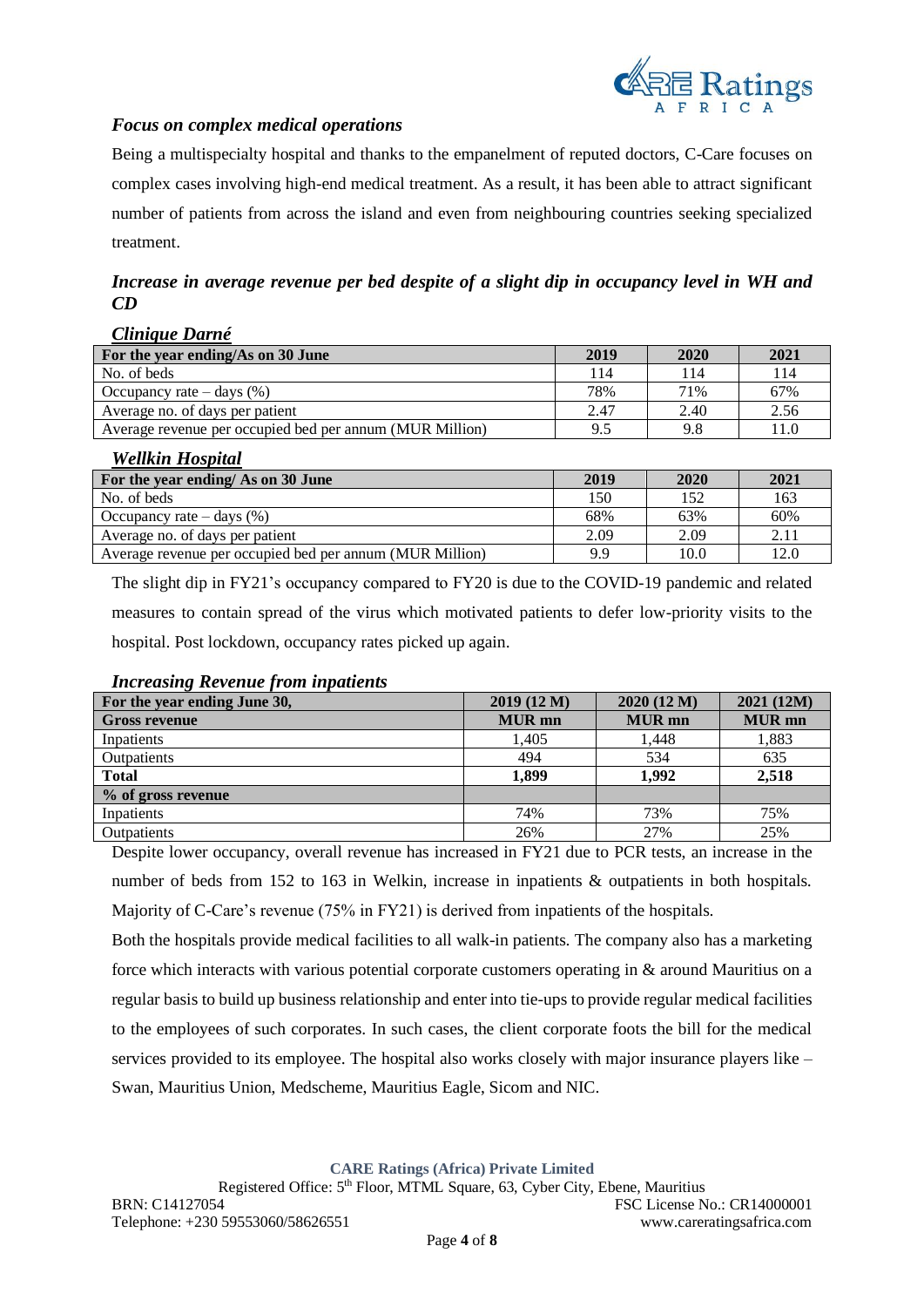

# *Improvement in performance of Wellkin Hospital*

Post takeover, the occupancy of Wellkin has gone up from 45% in January 2017 to 60% in June 2021. The management is continuing its pursuit to drive sustainable operational efficiencies at Wellkin through volume growth and enhancing optimal synergies between Clinique Darné and Wellkin. Wellkin has started posting positive PAT since FY21 and was profitable in Q1FY22.

# *Large-size projects in C-Care over and above regular maintenance capex expected to increase debt levels and restrict free cash flows*

C-Care invests around MUR 100-150 million annually on equipment and maintenance of medical facilities (regular maintenance capex) for the smooth operation of the hospitals. In addition to the regular capex, C-Care plans for setting up of a Cancer center in Darne, replace its existing MRI and CT scan machines with new ones, setting up a bigger clinic in the north and acquire radio-therapy equipment (totalling approximately MUR 500 million) over the period FY22-FY24. All these projects are expected to be executed over next 2-3 years. Accordingly, the company has plans to borrow Mur 500 million in a phased manner by FY24, to finance these projects.

# *Fragmented nature of the healthcare industry in Mauritius*

The Mauritian Healthcare Industry provides a unique plan in Africa which enables the sharing of both the public sector and the private sector. The healthcare sector employs around 8,500 people and accounts for 4.6% of the Mauritian GDP. The sector has metamorphosed itself into an integrated cluster underpinned by a core group of high-value activities such as hi-tech medicine, medical tourism, medical education and wellness. Expenditure on healthcare in the Mauritian economy is around 5-6% of GDP. The public sector provides free medical services and operates 5 public hospitals (A G Jeetoo Hospital in Port Louis, Sir Seewoosagur Ramgoolam National Hospital in Pamplemousses, Victoria Hospital in Quatre Bornes, Dr. Bruno Cheong in Flacq and Candos in the district of Plaine-Wilhems), few specialized public hospitals and specialty centers, altogether having a capacity of over 4,500 beds managed by around 3,000 nurses and 600 doctors. Public hospitals account for the majority of bed capacity across Mauritius (around 85%), leaving a 15% share to the private sector. The private sector, being the oldest medical service provider in Mauritius, provides its services in over 40 private medical clinics & healthcare units across the island. The private healthcare industry employs around 550 doctors which are supported by a pool of approximately 2,500 nurses and staffs.

The largest private clinics are Wellkin Hospital and Clinique Darne having operational beds of 163 and 112 respectively; followed by other smaller bed capacity clinics like Muller Clinic, Dr Ferriere Clinic, Bon Pasteur Clinic and Clinic Candos.

**CARE Ratings (Africa) Private Limited**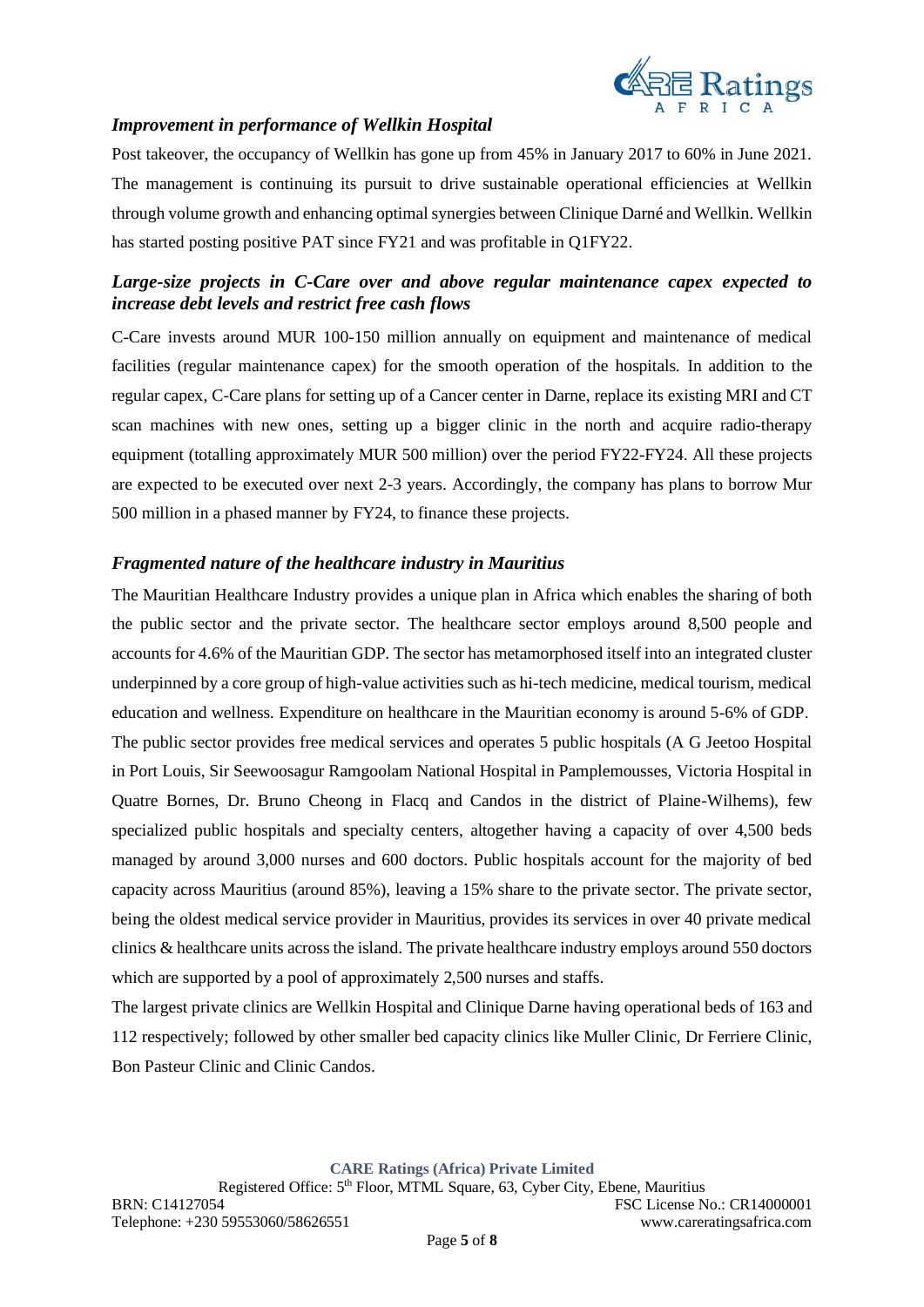

## *Improvement in financial performance in FY21*

In FY21, C-Care's revenue has improved by 27% to MUR 2,516 million over MUR 1,978 million in

FY20, despite of a slight dip in occupancy in both the hospitals due to following factors –

- Increased revenue from PCR tests.
- Closure of borders In FY21 & O1FY22, more complex cases were treated locally which usually, pre COVID, were treated abroad. This has led to the increase in outpatients' revenue by 19% and inpatients revenue by 29% as compared to the revenue in FY20.
- Increased activities specially from additional rooms at Welkin and laboratory services relating to the current COVID pandemic.

Higher revenue and lower operational cost have led to significant increase EBITDA to MUR 463 million in FY21 from MUR 228 million in FY20. PBT also increased to MUR 282 million in FY21. GCA was comfortable at MUR 404 million vis-à-vis debt repayment of MUR 60 million in FY21.

Overall gearing ratio has improved from 0.82x on June 30, 2020, to 0.65x on June 30, 2021, on account of loan repayment effected in FY21 no utilization of working capital borrowings. Current ratio was 0.80x as on June 30, 2021 (0.96x as on June 30, 2020). In FY21 the company paid/declared a dividend of MUR 268 million.

In Q1FY22, C-Care has achieved an EBITDA of MUR 174 million (Q1FY21: MUR 143 million) and a PAT of MUR 104 million (Q1FY21: MUR 94 million) on a turnover of Mur 657 million (Mur 595 million in Q1FY21).

| <b>Standalone Financial performance of C-Care</b>     | <b>MUR Million</b>       |                |          |
|-------------------------------------------------------|--------------------------|----------------|----------|
| For the year ended as on<br><b>Jun-19</b><br>$Jun-20$ |                          |                | $Jun-21$ |
|                                                       |                          | <b>Audited</b> |          |
| Revenue                                               | 1,899                    | 1,978          | 2,516    |
| <b>Total Income</b>                                   | 1,911                    | 1,988          | 2,534    |
| <b>EBITDA</b>                                         | 207                      | 228            | 463      |
| Depreciation                                          | 122                      | 113            | 123      |
| Interest                                              | 22                       | 20             | 11       |
| <b>PBT</b>                                            | 67                       | 40             | 282      |
| PAT                                                   | 116                      | 41             | 281      |
| Gross Cash Accruals (GCA)                             | 238                      | 154            | 404      |
| Dividend paid/proposed                                | $\overline{\phantom{0}}$ |                | 268      |
| <b>Financial Position</b>                             |                          |                |          |
| Equity share capital                                  | 290                      | 290            | 290      |
| Tangible net worth                                    | 506                      | 505            | 541      |
| Total debt                                            | 455                      | 415            | 355      |
| Cash & Bank balances                                  | 124                      | 147            | 241      |
| <b>Key Ratios</b>                                     |                          |                |          |
| Profitability (%)                                     |                          |                |          |
| EBITDA / Total operating income                       | 11.09                    | 10.49          | 17.12    |
| PAT / Total income                                    | 6.08                     | 2.05           | 11.09    |
| ROCE-operating $(\%)$                                 | 7.55                     | 7.12           | 15.81    |
| $RONW(\% )$                                           | 26.00                    | 8.07           | 53.70    |
| <b>Solvency</b>                                       |                          |                |          |

#### **FINANCIAL PERFORMANCE**

**CARE Ratings (Africa) Private Limited**

Registered Office: 5<sup>th</sup> Floor, MTML Square, 63, Cyber City, Ebene, Mauritius

BRN: C14127054 FSC License No.: CR14000001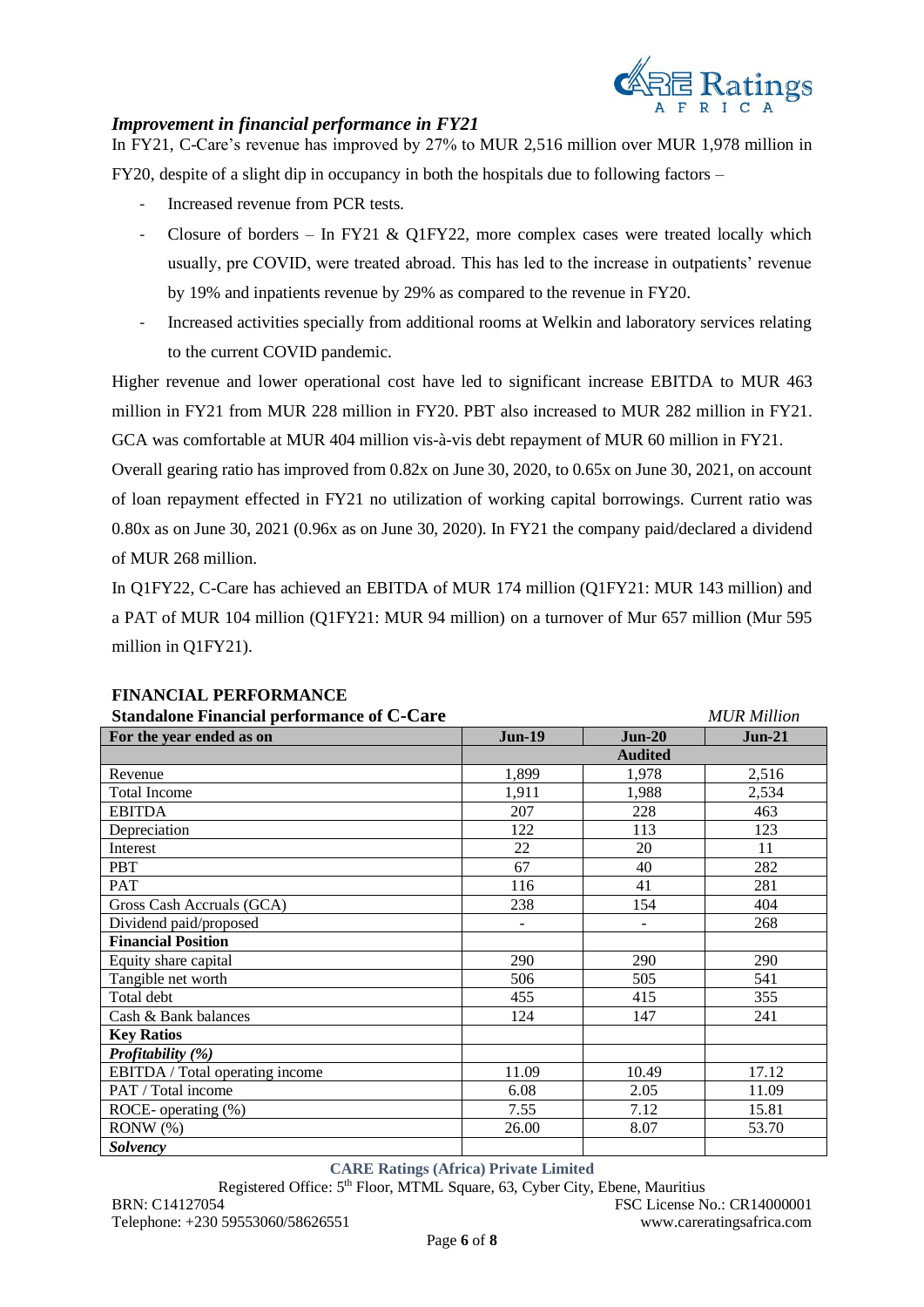

|                               | F<br>C<br>R<br>A<br>A |                |          |  |
|-------------------------------|-----------------------|----------------|----------|--|
| For the year ended as on      | $Jun-19$              | $Jun-20$       | $Jun-21$ |  |
|                               |                       | <b>Audited</b> |          |  |
| Debt equity ratio             | 0.80                  | 0.72           | 0.53     |  |
| Overall gearing ratio         | 0.90                  | 0.82           | 0.65     |  |
| Interest coverage (times)     | 9.73                  | 10.26          | 40.85    |  |
| Long term Debt/ EBITDA        | 1.91                  | 1.76           | 0.67     |  |
| Total debt/EBITDA             | 2.16                  | 2.00           | 0.82     |  |
| Liquidity                     |                       |                |          |  |
| Current ratio                 | 0.91                  | 0.96           | 0.80     |  |
| Quick ratio                   | 0.77                  | 0.72           | 0.66     |  |
| Avg. Collection Period (days) | 55                    | 52             | 38       |  |
| Avg. Inventory (days)         | 33                    | 43             | 38       |  |
| Avg. Creditors (days)         | 98                    | 91             | 91       |  |
| Op. cycle (days)              | (10)                  | 4              | (15)     |  |

# **Financials Performance in Q1FY22**

| <b>Particulars (Mur Million)</b> | <b>Q1FY22</b> | <b>Q1FY21</b> |
|----------------------------------|---------------|---------------|
| Revenue                          | 657           | 595           |
| <b>EBITDA</b>                    | 174           | 143           |
| Interest                         | 14            |               |
| <b>PBT</b>                       | 127           | 94            |
| <b>PAT</b>                       | 104           | 94            |
| Gross Cash Accruals (GCA)        | 136           | 124           |
| EBIDTA / Total income            | 26%           | 24%           |
| PAT / Total income               | 16%           | 16%           |

## **Adjustments**

- 1. Tangible net worth is calculated by netting off revaluation reserve and intangible assets from total equity.
- 2. Gross Cash Accruals (GCA) is calculated as PAT+ Depreciation + deferred tax+ other non-cash expenditure.
- 3. Overall Gearing ratio = Total debt (long term and short-term debt)/Tangible Networth.
- 4. Total Income includes revenue, other operating Income and interest on deposits.